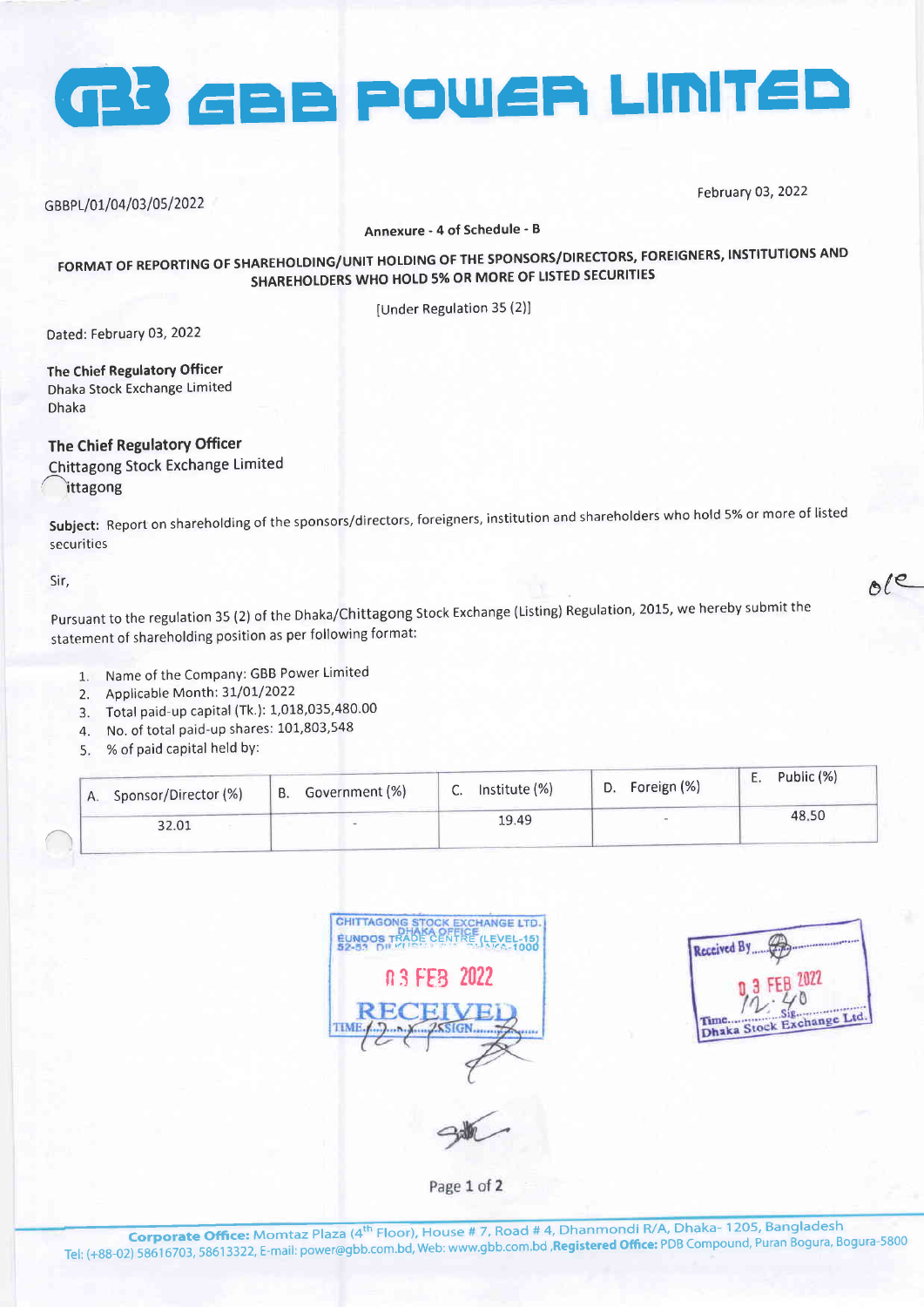# GBB POWER LINITED

### 6. Details of shareholding of Sponsors/Directors:

| SI.<br>No. | Name              | Status(Spons<br>ors/<br>Promoters, Di<br>rectors and<br>Independent<br>Director etc.) | No. of securities held as on<br>end of the month |                                | % of total no. of paid-up<br>securities as on end of<br>the month |                   | No. of<br>securities<br>increased/(de                 | Reason         |
|------------|-------------------|---------------------------------------------------------------------------------------|--------------------------------------------------|--------------------------------|-------------------------------------------------------------------|-------------------|-------------------------------------------------------|----------------|
|            |                   |                                                                                       | Reporting<br>month<br>(A)                        | Previous<br>Month<br>(B)       | Reporting<br>month                                                | Previous<br>Month | creased)<br>during<br>reported<br>period<br>$(A)-(B)$ | for<br>changes |
| 01         | Shamim Ara Islam  | Chairperson<br>& Director                                                             | 6,781,013                                        | 6,781,013                      | 6.66%                                                             | 6.66%             |                                                       |                |
| 02         | Morziana Hasan    | Managing<br>Director                                                                  | 6,661,886                                        | 6,661,886                      | 6.55%                                                             | 6.55%             | ×                                                     |                |
| 03         | M. Taifur Hossain | Director                                                                              | 10,164,000                                       | 10,164,000                     | 9.98%                                                             | 9.98%             | $\sim$                                                | $\sim$         |
|            | Rafsana Rafique   | Director                                                                              | 4,489,364                                        | 4,489,364                      | 4.41%                                                             | 4.41%             |                                                       |                |
| 05         | Rintia Nazim      | Director                                                                              | 4,489,364                                        | 4,489,364                      | 4.41%                                                             | 4.41%             | $\sim$                                                | ×              |
| 06         | Syed Fazlul Karim | Independent<br>Director                                                               |                                                  |                                |                                                                   |                   |                                                       |                |
| 07         | Mogsumul Quader   | Independent<br>Director                                                               |                                                  | $\langle \overline{a} \rangle$ |                                                                   |                   |                                                       |                |
|            |                   | 32,585,627                                                                            | 32,585,627                                       | 32.01%                         | 32.01%                                                            |                   |                                                       |                |

7. Details of shareholding of foreigner, institution and shareholder who holds 5% or more securities outstanding other than sponsor/directors:

|            | Name of foreigner,<br>institutions and<br>shareholder who holds<br>5% or more other than<br>sponsors/directors | No. of securities held as<br>on end of the month |                          | % of total no. of paid-up<br>securities as on end of the<br>month |                   | No. of securities<br>increased/(decreased) | Reason         |
|------------|----------------------------------------------------------------------------------------------------------------|--------------------------------------------------|--------------------------|-------------------------------------------------------------------|-------------------|--------------------------------------------|----------------|
| SI.<br>No. |                                                                                                                | Reporting<br>month<br>(A)                        | Previous<br>Month<br>(B) | Reporting<br>month                                                | Previous<br>Month | during reported<br>period<br>$(A)$ - $(B)$ | for<br>changes |
|            |                                                                                                                |                                                  |                          |                                                                   |                   |                                            |                |

Yours faithfully,

Mohammad Sattar Hossain Company Secretary

Page 2 of 2